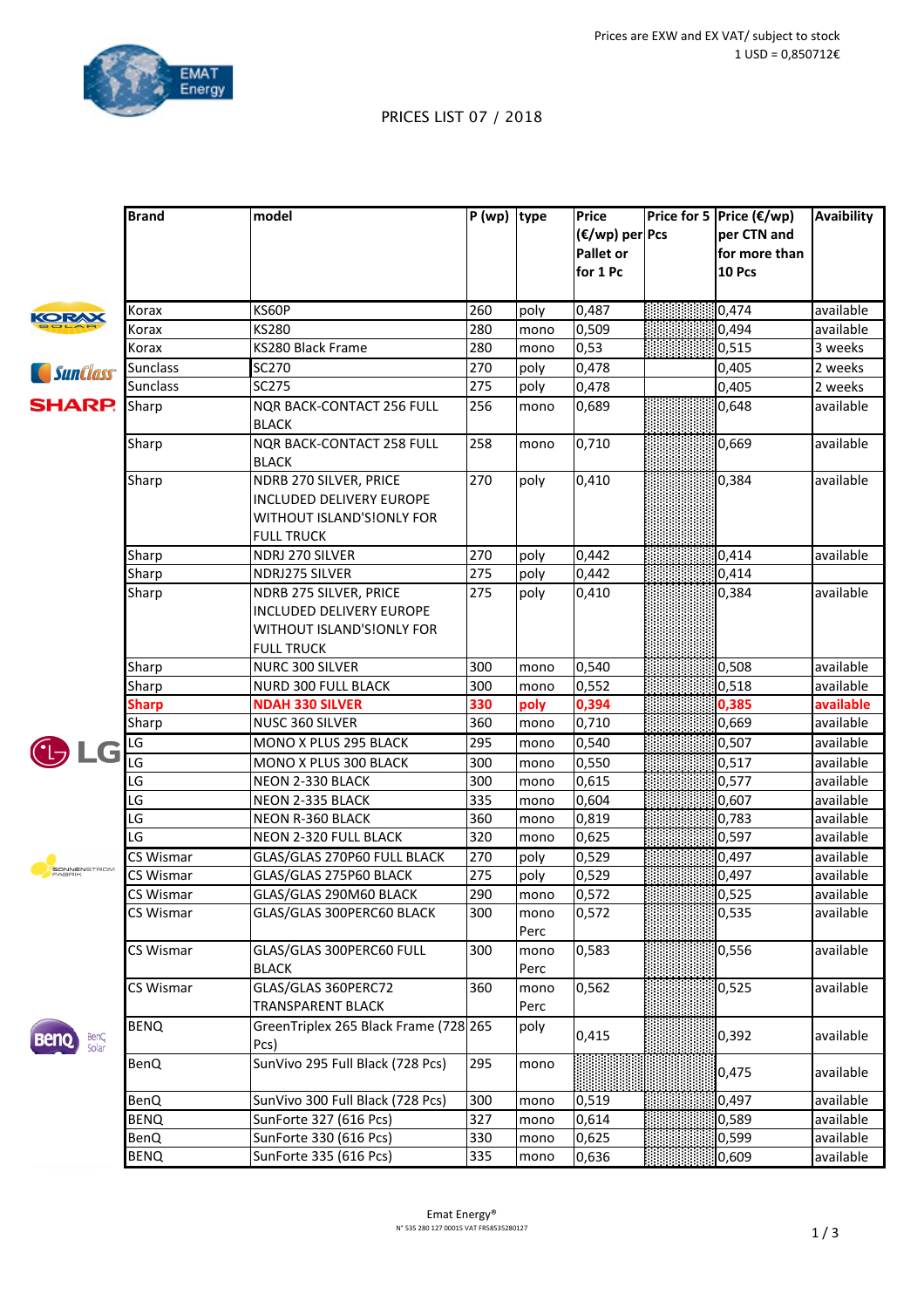**Price for 5** Price (€/wp)

**per CTN** and

**Avaibility**

**(€/wp) per Pcs**

## PRICES LIST 07 / 2018

**Brand model P** (wp) **type Price** 

| <b>SMA</b> |  |
|------------|--|
|            |  |

ABB excess **Power-one-**

|            |                                      |                     |                          | Pallet or<br>for 1 Pc |            | for more than<br>10 Pcs |                        |
|------------|--------------------------------------|---------------------|--------------------------|-----------------------|------------|-------------------------|------------------------|
| Sma        | Sunny boy 1.5                        | 1500                | inverter   587           |                       | 572        | 522                     | available              |
| Sma        | Sunny boy 2.5                        | 2500                | inverter   738           |                       | 723        | 673                     | available              |
| Sma        | SB 3.0                               | 3000                | inverter 839             |                       | 824        | 774                     |                        |
| Sma        | SB 3.6                               | 3600                | inverter 885             |                       | 870        | 820                     | ONAREQUES              |
| Sma        | SB 4.0                               | 4000                | inverter 921             |                       | 906        | 856                     |                        |
| Sma        | SB 5.0                               | 5000                | inverter 977             |                       | 862        | 912                     |                        |
| Sma        | SB6000TL-21                          | 6000                | inverter 1076            |                       | 1061       | 1011                    |                        |
| Sma        | STP5000TL-20                         | 5000                | inverter   1228          |                       | 1212       | 1163                    | available              |
| Sma        | STP6000TL-20                         | 6000                | inverter   1350          |                       | 1335       | 1285                    | available              |
| Sma        | STP7000TL-20                         | 7000                | inverter   1452          |                       | 1437       | 1387                    | available              |
| Sma        | STP8000TL-20                         | 8000                | inverter   1533          |                       | 1518       | 1468                    | available              |
| Sma        | STP9000TL-20                         | 9000                | inverter 1615            |                       | 1600       | 1550                    | available              |
| Sma        | STP10000TL-20                        | 10000               | inverter 1798            |                       | 1783       | 1733                    | available              |
| Sma        | STP12000TL-20                        | 12000               | inverter 2036            |                       | 2021       | 1971                    | available              |
| Sma        | STP15000TL-30                        | 15000               | inverter 2001            |                       | 1986       | 1936                    | available              |
| Sma        | STP15000TL-30 with Display           | 15000               | inverter 2147            |                       | 2132       | 2082                    | available              |
| Sma        | STP20000TL-30                        | 20000               | inverter 2202            |                       | 2187       | 2137                    | available              |
| Sma        | STP20000TL-30 with Display           | 20000               | inverter 2344            |                       | 2329       | 2279                    | available              |
| Sma        | STP25000TL-30                        | 25000               | inverter 2276            |                       | 2261       | 2211                    | available              |
| Sma        | STP25000TL-30 with Display           | 25000               | inverter 2379            |                       | 2364       | 2314                    | available              |
| Sma        | <b>STP60</b>                         | 60000               | inverter 4307            |                       | 4292       | 4242                    | available              |
| ABB        | UNO-2.0-TL-OUTD                      | 2000                | inverter                 | 625                   | 610        | 560                     | 2 weeks                |
| ABB        | UNO-2.0-TL-OUTD-S                    | 2000                | inverter                 | 643                   | 628        | 578                     | 2 weeks                |
| ABB        | UNO-3.0-TL-OUTD                      | 3000                | inverter                 | 637                   | 622        | 572                     | 2 weeks                |
| ABB        | UNO-3.0-TL-OUTD-S                    | 3000                | inverter                 | 668                   | 653        | 603                     | 2 weeks                |
| ABB        | UNO-3.6-TL-OUTD                      | 3600                | inverter                 | 692                   | 677        | 627                     | 2 weeks                |
| ABB        | UNO-3.6-TL-OUTD-S                    | 3600                | inverter                 | 722                   | 707        | 657                     | 2 weeks                |
| ABB        | UNO-4.2-TL-OUTD                      | 4200                | inverter                 | 733                   | 718        | 668                     | 2 weeks                |
| ABB        | UNO-4.2-TL-OUTD-S                    | 4200                | inverter                 | 763                   | 748        | 698                     | 2 weeks                |
| ABB        | PVI-3.0-TL-OUTD                      | 3000                | inverter                 | 698                   | 683        | 633                     | available              |
| ABB        | PVI-3.0-TL-OUTD-S                    | 3000                | inverter                 | 733                   | 718        | 668                     | available              |
| ABB        |                                      | 3600                |                          | 770                   | 755        | 705                     | available              |
| ABB        | PVI-3.6-TL-OUTD<br>PVI-3.6-TL-OUTD-S | 3600                | inverter                 | 803                   | 788        | 738                     | available              |
|            |                                      |                     | inverter<br>inverter 823 |                       |            |                         |                        |
| ABB<br>ABB | PVI-4.2-TL-OUTD<br>PVI-4.2-TL-OUTD-S | 4200<br>4200        | inverter 856             |                       | 808<br>841 | 758<br>791              | available<br>available |
|            |                                      |                     |                          |                       |            |                         |                        |
| ABB        | PVI-5000-TL-OUTD                     | 5000                | inverter  896            |                       | 881        | 831                     | 4 weeks                |
| ABB        | PVI-5000-TL-OUTD-S                   | 5000                | inverter  930            |                       | 915        | 865                     | 4 weeks                |
| ABB        | PVI-6000-TL-OUTD                     | 6000                | inverter                 | 941                   | 926        | 876                     | 4 weeks                |
| ABB        | PVI-6000-TL-OUTD-S                   | 6000                | inverter   986           |                       | 971        | 921                     | 4 weeks                |
| ABB        | PVI-10.0-TL-OUTD                     | 10000               | linverter                | 1261                  | 1246       | 1196                    | 4 weeks                |
| ABB        | PVI-10.0-TL-OUTD-S                   | 10000               | inverter 1306            |                       | 1291       | 1241                    | 4 weeks                |
| ABB        | PVI-10.0-TL-OUTD-FS                  | 10000               | inverter                 | 1316                  | 1301       | 1251                    | 4 weeks                |
| ABB        | PVI-12.5-TL-OUTD                     | 12500               | linverter                | 1402                  | 1387       | 1337                    | 4 weeks                |
| ABB        | PVI-12.5-TL-OUTD-S                   | 12500               | inverter                 | 1443                  | 1428       | 1378                    | 4 weeks                |
| ABB        | PVI-12.5-TL-OUTD-FS                  | 12500               | inverter                 | 1454                  | 1439       | 1389                    | 4 weeks                |
| ABB        | TRIO-5.8-TL-OUTD                     | 5800                | inverter                 | 1128                  | 1113       | 1063                    | 2 weeks                |
| ABB        | TRIO-5.8-TL-OUTD-S                   | 5800                | inverter                 | 1152                  | 1137       | 1087                    | 2 weeks                |
| ABB        | TRIO-7.5-TL-OUTD                     | 7500                | inverter                 | 1203                  | 1188       | 1138                    | 2 weeks                |
| ABB        | TRIO-7.5-TL-OUTD-S                   | 7500                | inverter                 | 1250                  | 1235       | 1185                    | 2 weeks                |
| ABB        | TRIO-8.5-TL-OUTD                     | 8500                | inverter                 | 1230                  | 1215       | 1165                    | 2 weeks                |
| ABB        | TRIO-8.5-TL-OUTD-S                   | 8500<br>Emat Energy | inverter                 | 1285                  | 1270       | 1220                    | 2 weeks                |

N° 535 280 127 00015 VAT FR58535280127 **2** / 3